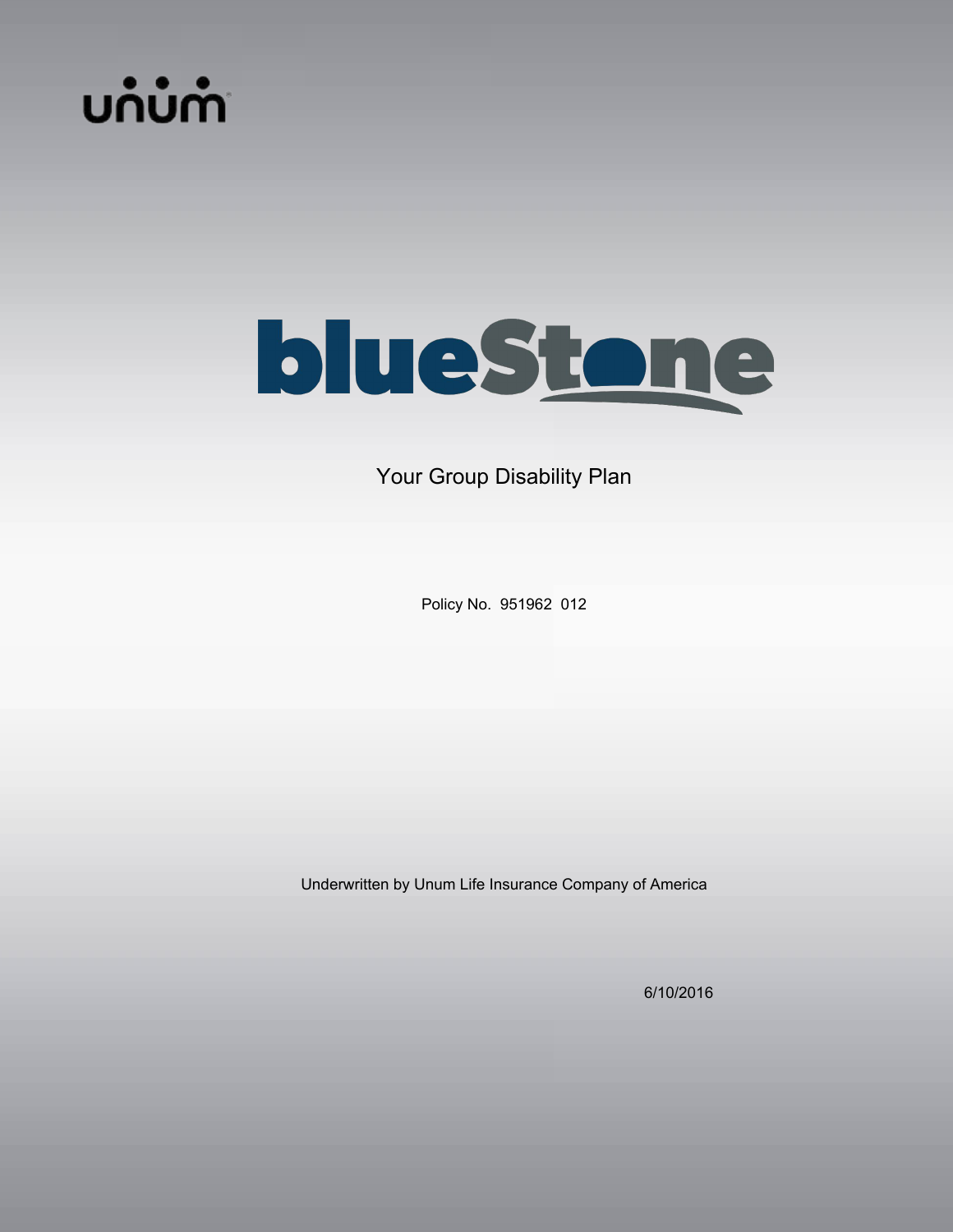# **CERTIFICATE OF COVERAGE**

Unum Life Insurance Company of America (referred to as Unum) welcomes you as a client.

This is your certificate of coverage as long as you are eligible for coverage and you become insured. You will want to read it carefully and keep it in a safe place.

Unum has written your certificate of coverage in plain English. However, a few terms and provisions are written as required by insurance law. If you have any questions about any of the terms and provisions, please consult Unum's claims paying office. Unum will assist you in any way to help you understand your benefits.

If the terms and provisions of the certificate of coverage (issued to you) are different from the policy (issued to the policyholder), the policy will govern. Your coverage may be cancelled or changed in whole or in part under the terms and provisions of the policy.

The policy is delivered in and is governed by the laws of the governing jurisdiction and to the extent applicable by the Employee Retirement Income Security Act of 1974 (ERISA) and any amendments.

For purposes of effective dates and ending dates under the group policy, all days begin at 12:01 a.m. and end at 12:00 midnight at the Policyholder's address.

> Unum Life Insurance Company of America 2211 Congress Street Portland, Maine 04122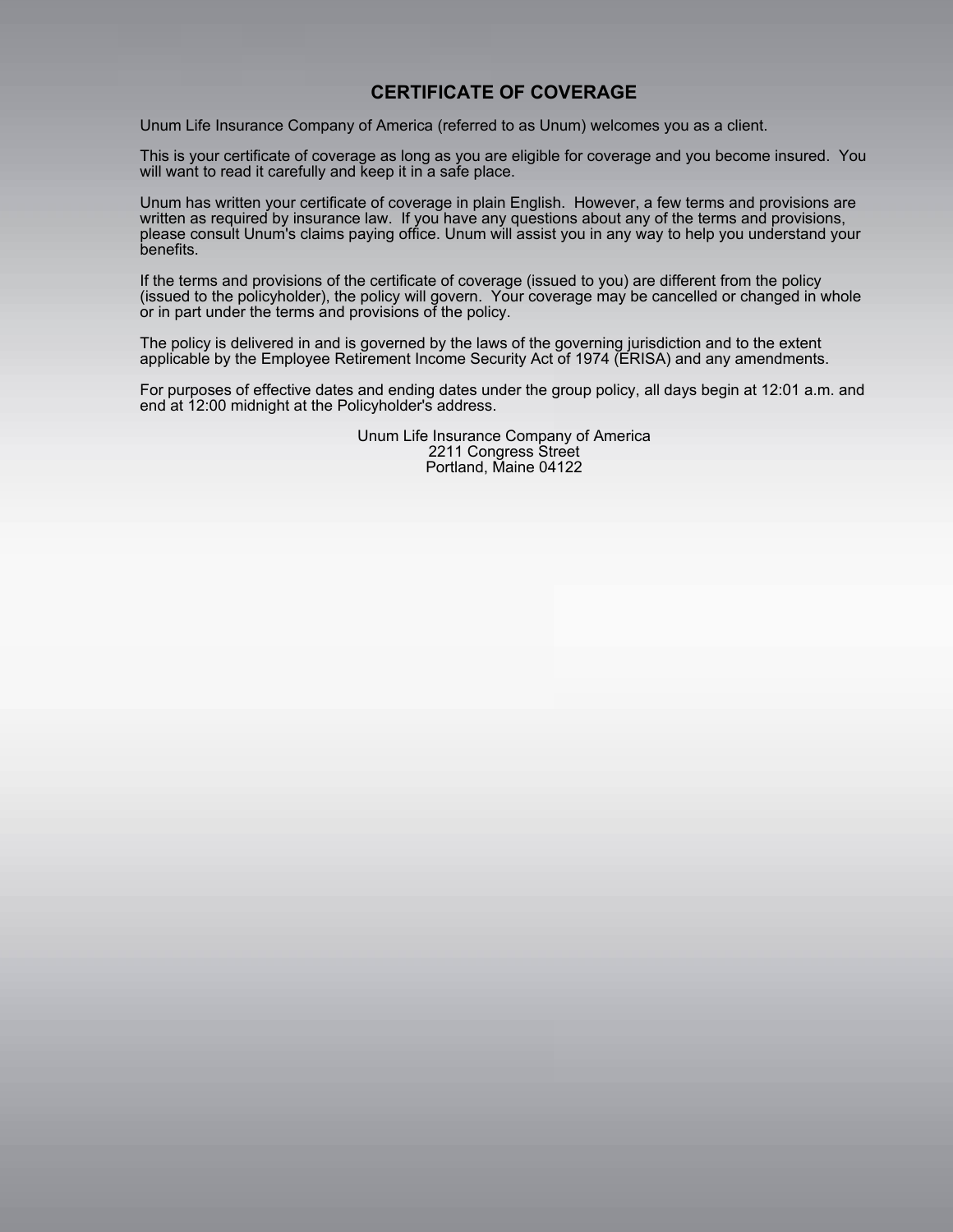# **BENEFITS AT A GLANCE**

## **SHORT TERM DISABILITY PLAN**

This short term disability plan provides financial protection for you by paying a portion of your income while you are disabled. The amount you receive is based on the amount you earned before your disability began. In some cases, you can receive disability payments even if you work while you are disabled.

**EMPLOYER'S ORIGINAL PLAN EFFECTIVE DATE:** 

**POLICY NUMBER:** 951962 012

#### **ELIGIBLE GROUP(S):**

All Employees in active employment in the United States with the Employer

#### **MINIMUM HOURS REQUIREMENT:**

Employees must be working at least 30 hours per week.

#### **WAITING PERIOD:**

For employees in an eligible group on or before March 1, 2016: None

For employees entering an eligible group after March 1, 2016: First of the month coincident with or next following the date you enter an eligible group

#### **REHIRE:**

If your employment ends and you are rehired within 12 months, your previous work while in an eligible group will apply toward the waiting period. All other policy provisions apply.

### **WHO PAYS FOR THE COVERAGE:**

#### **Owners**

You pay the cost of your coverage.

#### **All Employees not eligible in another group**

Your Employer pays the cost of your coverage.

Your Employer includes the cost of your Employer-paid coverage in your taxable income.

### **ELIMINATION PERIOD:**

0 days for disability due to an injury

7 days for disability due to a sickness

Benefits begin the day after the elimination period is completed.

## **WEEKLY BENEFIT:**

60% of weekly earnings to a maximum benefit of \$1,000 per week

**Your payment may be reduced by deductible sources of income and disability earnings. Some disabilities may not be covered under this plan.**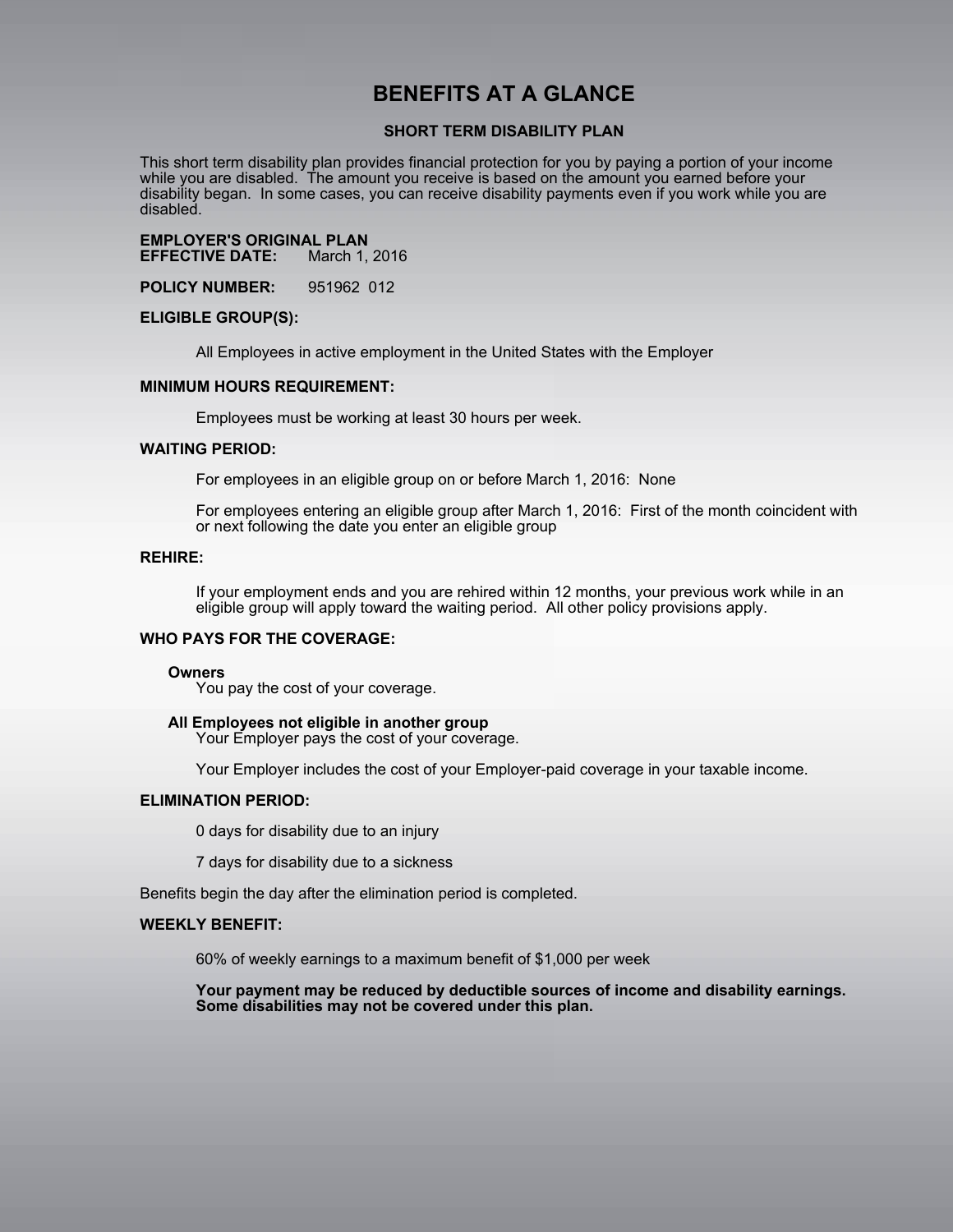## **MAXIMUM PERIOD OF PAYMENT:**

### 13 weeks

Premium payments are required for your coverage while you are receiving payments under this plan.

Your Short Term Disability plan does not cover disabilities due to an occupational sickness or injury.

## **REHABILITATION AND RETURN TO WORK ASSISTANCE BENEFIT:**

10% of your gross disability payment to a maximum benefit of \$250 per week.

In addition, we will make weekly payments to you for 3 weeks following the date your disability ends if we determine you are no longer disabled while:

- you are participating in the Rehabilitation and Return to Work Assistance program; and
- you are not able to find employment.

## **OTHER FEATURES:**

Minimum Benefit

#### **The above items are only highlights of this plan. For a full description of your coverage, continue reading your certificate of coverage section.**

The plan includes enrollment, risk management and other support services related to your Employer's Benefit Program.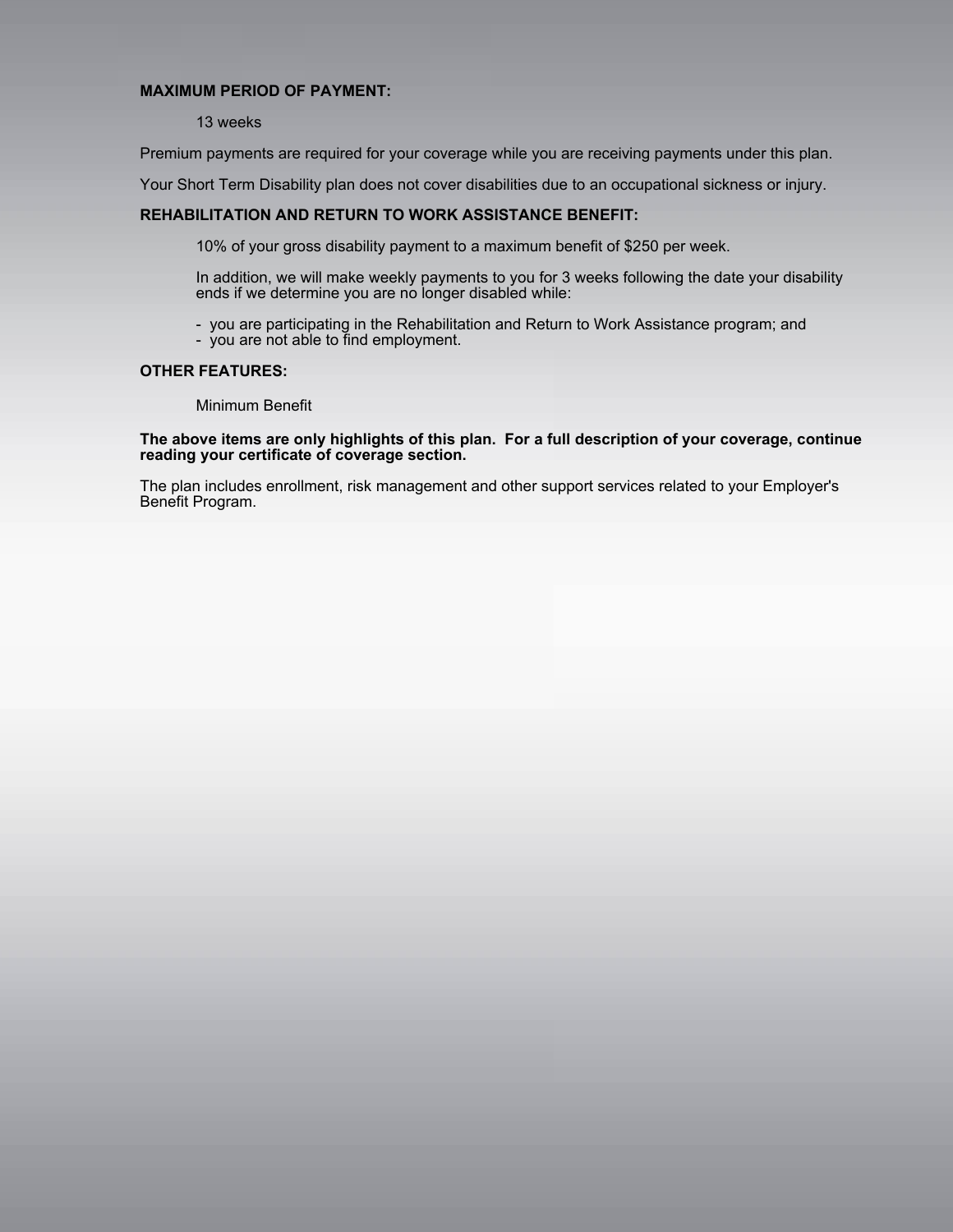# **CLAIM INFORMATION**

# **SHORT TERM DISABILITY**

# *WHEN DO YOU NOTIFY UNUM OF A CLAIM?*

We encourage you to notify us of your claim as soon as possible so that a claim decision can be made in a timely manner. Notice of claim should be sent within 30 days after the date your disability begins. In addition, you must send Unum proof of your claim no later than one year after the date your disability begins unless your failure to do so is due to your lack of legal capacity. In no event can proof of your claim be submitted after the expiration of the time limit for commencing a legal proceeding as stated in the policy, even if your failure to provide proof of claim is due to a lack of legal capacity or if state law provides an exception to the one year time period.

You must notify us immediately when you return to work in any capacity.

# *HOW DO YOU FILE PROOF OF CLAIM?*

You and your Employer must fill out your own sections of the claim form and then give it to your attending physician. Your physician should fill out his or her section of the form and send it directly to Unum.

The form to use to submit your proof of claim is available from your Employer, or you can request the form from us. If you do not receive the form from Unum or your Employer within 15 days of your request, send Unum proof of claim without waiting for the form.

# *WHAT INFORMATION IS NEEDED AS PROOF OF YOUR CLAIM?*

Proof of your claim, provided at your expense, must show:

- the date your disability began;
- the existence and cause of your sickness or injury;
- that your sickness or injury causes you to have limitations on your functioning and restrictions on your activities preventing you from performing the material and substantial duties of your regular occupation;
- that you are under the **regular care** of a **physician**;
- the name and address of any **hospital or institution** where you received treatment, including all attending physicians; and
- the appropriate documentation of your weekly earnings, any disability earnings, and any deductible sources of income.

In some cases, you will be required to give Unum authorization to obtain additional medical information and to provide non-medical information as part of your proof of claim, or proof of continuing disability. We may also require that you send us appropriate financial records, which may include income tax returns, which we believe are necessary to substantiate your income. We may request that you send periodic proof of your claim. This proof, provided at your expense, must be received within 45 days of a request by us. Unum will deny your claim, or stop sending you payments, if the appropriate information is not submitted.